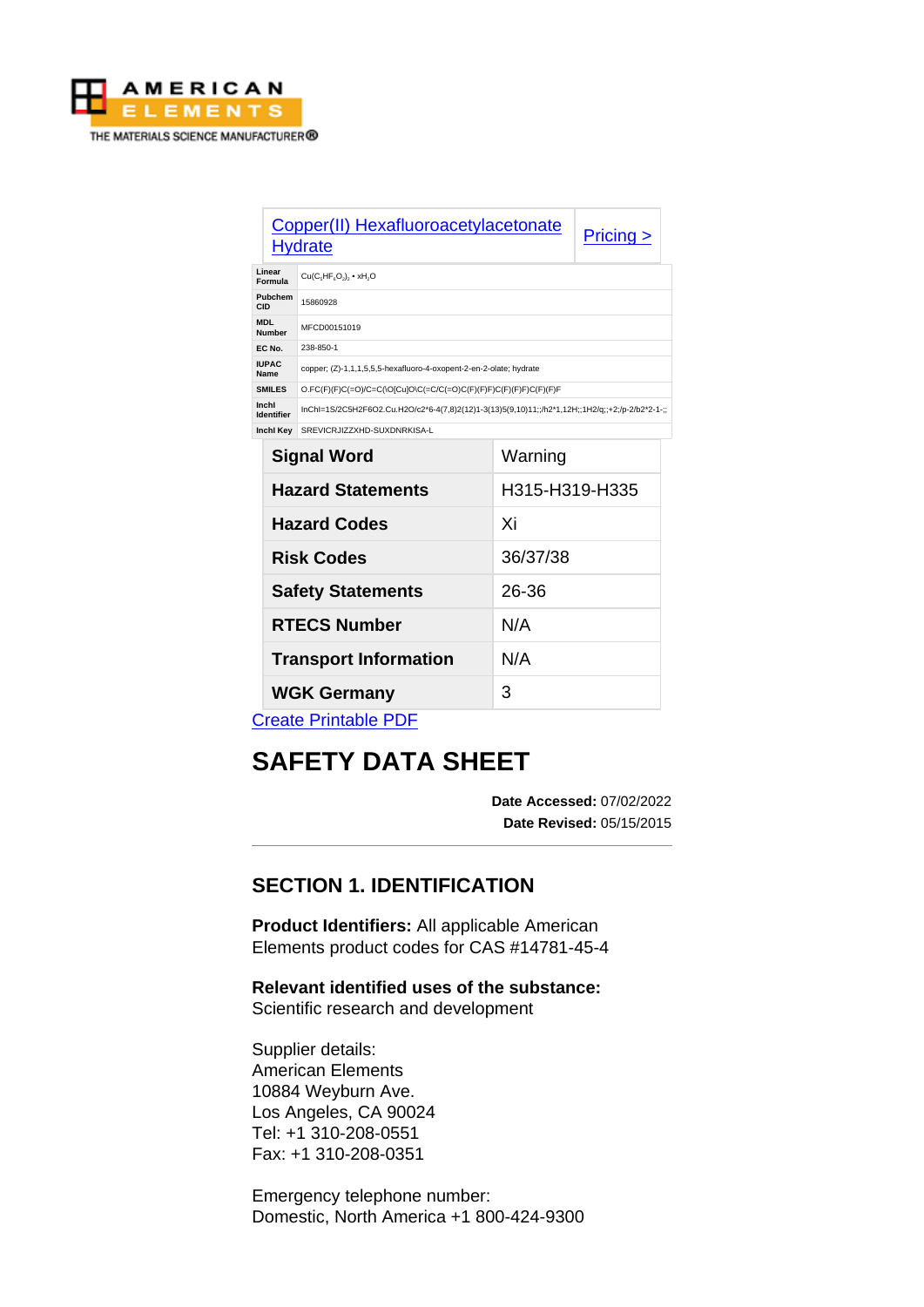# **SECTION 2. HAZARDS IDENTIFICATION**

OSHA Haz Com: CFR 1910.1200: Skin Corrosion/Irritation [Category 2] Eye Damage/Irritation [Category 2A] Signal word: Warning! Hazard Statement(s): Causes serious eye irritation Causes skin irritation

Pictogram(s) or Symbol(s): Precautionary Statement(s): [Prevention] Wash hands and face thoroughly after handling. Wear protective gloves. Wear eye and face protection. [Response] If on skin: Wash with plenty of water. If skin irritation or rash occurs: Get medical advice/attention. Take off contaminated clothing and wash it before reuse. If in eyes: Rinse cautiously with water for several minutes. Remove contact lenses, if present and easy to do. Continue rinsing. If eye irritation persists: Get medical advice or attention. [Storage] None [Disposal] None

#### **SECTION 3. COMPOSITION/INFORMATION ON INGREDIENTS**

Substance/Mixture: Substance Chemical Formula: C10H2CuF12O4·xH2O Synonyms: Copper(II) Hexafluoroacetylacetonate Hydrate , Hexafluoroacetylacetono Copper(II) Salt **Hydrate** Components: Bis(hexafluoroacetylacetonato)copper(II) Hydrate Page 1 of 5 Percent: >95.0%(T) CAS Number: 14781-45-4 Molecular Weight: 477.65(Anh)

# **SECTION 4. FIRST AID MEASURES**

Inhalation: Call a poison center or doctor if you feel unwell. Move victim to fresh air. Give artificial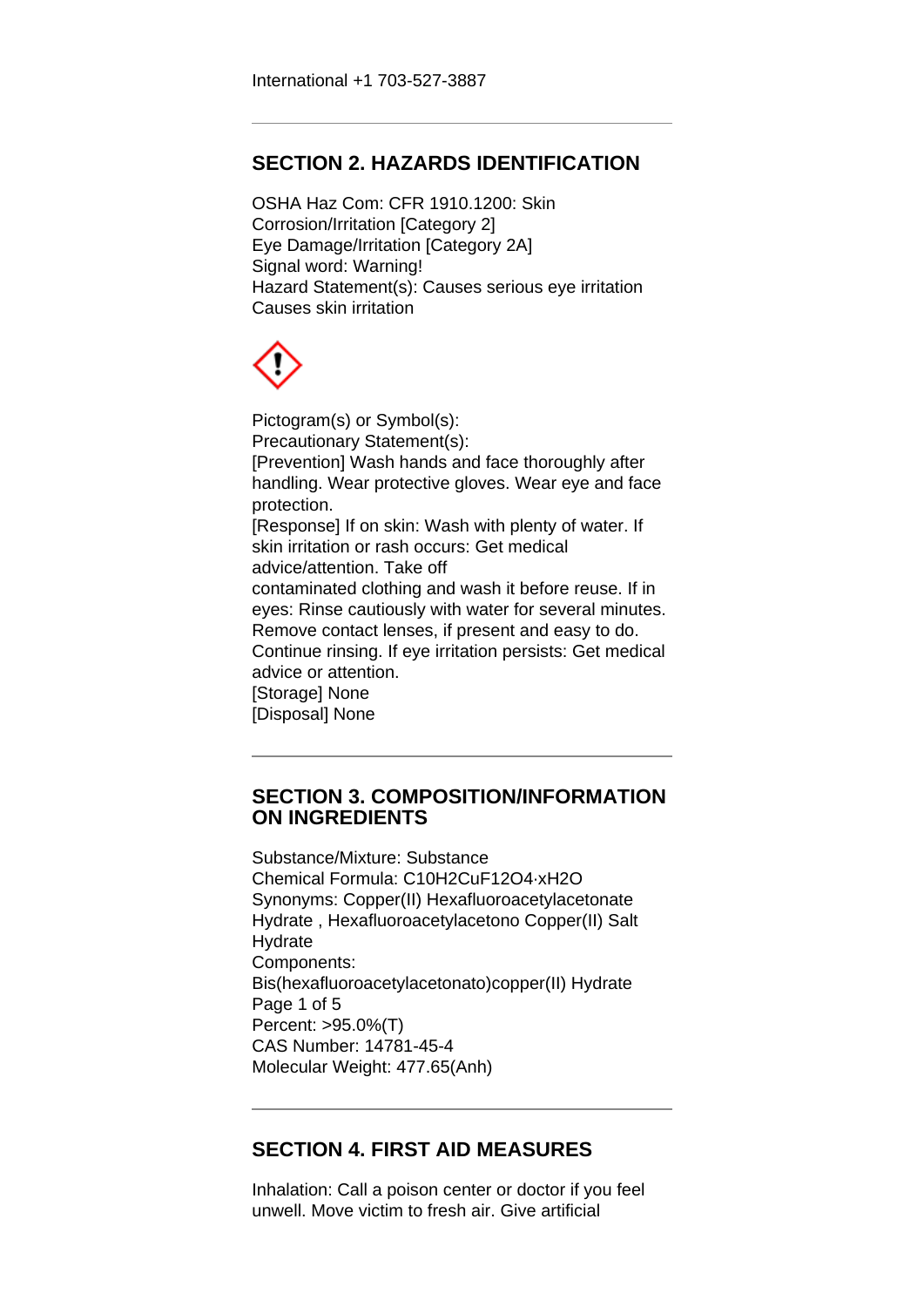respiration if victim

is not breathing. Administer oxygen if breathing is difficult. Keep victim warm and quiet. Treat symptomatically and supportively. Ensure that medical personnel are aware of the material(s) involved and

take precautions to protect themselves. Skin contact: If skin irritation occurs get medical advice/attention. Remove and wash contaminated clothing before reuse.

In case of contact with substance, immediately flush skin with running water for at least 20 minutes.

Treat symptomatically and supportively. Ensure that medical personnel are aware of the material(s) involved and take precautions to protect themselves. Eye contact: IMMEDIATELY flush eyes with running water for at least 15 minutes, keeping eyelids open. Contact with

material may irritate or burn eyes. Call emergency medical service. Move victim to fresh air. Check for and

remove any contact lenses. Keep victim warm and quiet. Treat symptomatically and supportively. Effects of

exposure to substance may be delayed. Ensure that medical personnel are aware of the material(s) involved and take precautions to protect themselves. Ingestion: Do not induce vomiting with out medical advice. If swallowed, seek medical advice immediately and show

the container or label. Do not use mouth-to-mouth method if victim ingested the substance; give artificial respiration with the aid of a pocket mask equipped with a one-way valve or other proper respiratory medical device. Loosen tight clothing such as a collar, tie, belt or waistband. If a person vomits place them in the recovery position so that vomit will not reenter the mouth and throat. Rinse mouth. Keep victim warm and quiet. Treat symptomatically and supportively. Ensure that medical personnel are aware of the material(s) involved and take precautions to protect themselves.

Symptoms/effects:

Acute: Redness.

Delayed: No data available

Immediate medical attention: If breathing has stopped, perform artificial respiration. Use first aid treatment according to the nature of the injury. Ensure that medical personnel are aware of the material(s) involved and take precautions to protect themselves.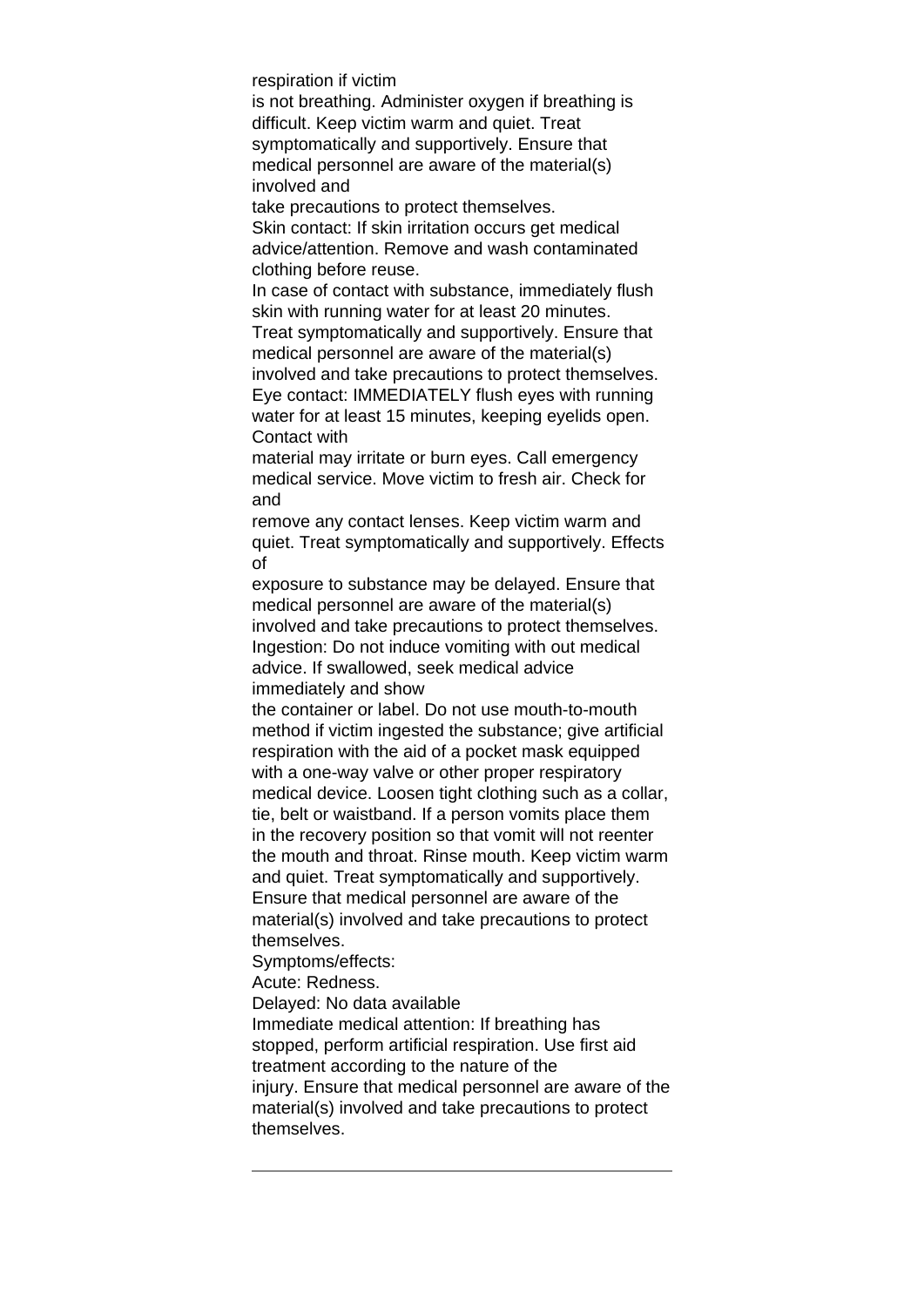# **SECTION 5. FIREFIGHTING MEASURES**

Suitable extinguishing media: Dry chemical, CO2 , sand, earth, water spray or regular foam Consult with local fire authorities before attempting large scale fire fighting operations. Specific hazards arising from the chemical Hazardous combustion products: These products include: Carbon oxides Halogenated compounds Metallic oxides Other specific hazards: WARNING: Highly toxic HF gas is produced during combustion. Special precautions for fire-fighters:

Use water spray or fog; do not use straight streams. Dike fire-control water for later disposal; do not scatter the material. Containers may explode when heated. Move containers from fire area if you can do it without risk.

Special protective equipment for fire-fighters: Wear positive pressure self-contained breathing apparatus (SCBA). Structural fire fighters' protective clothing provides limited protection in fire situations ONLY; it may not be effective in spill situations. Wear chemical protective clothing which is specifically recommended by the manufacturer. It may provide little or no thermal protection.

#### **SECTION 6. ACCIDENTAL RELEASE MEASURES**

Personal precautions: Avoid contact with skin, eyes, and clothing. Keep people away from and upwind of spill/leak. Do not touch

damaged containers or spilled material unless wearing appropriate protective clothing (Section 8). Warn

unnecessary personnel to move away. Stop leak if you can do it without risk. Ensure adequate ventilation.

Isolate the hazard area and deny entry to unnecessary and unprotected personnel. Personal protective equipment: Wear eye protection

(splash goggles) and face protection (full length face shield). Lab coat. Dust

respirator. Be sure to use a MSHA/NIOSH approved respirator or equivalent. Wear protective gloves (nitrile).

Emergency procedures: Prevent dust cloud. In case of a spill and/or a leak, always shut off any sources of ignition, ventilate the

area, and excercise caution. Do not touch damaged containers or spilled material unless wearing appropriate protective clothing. Warn personnel to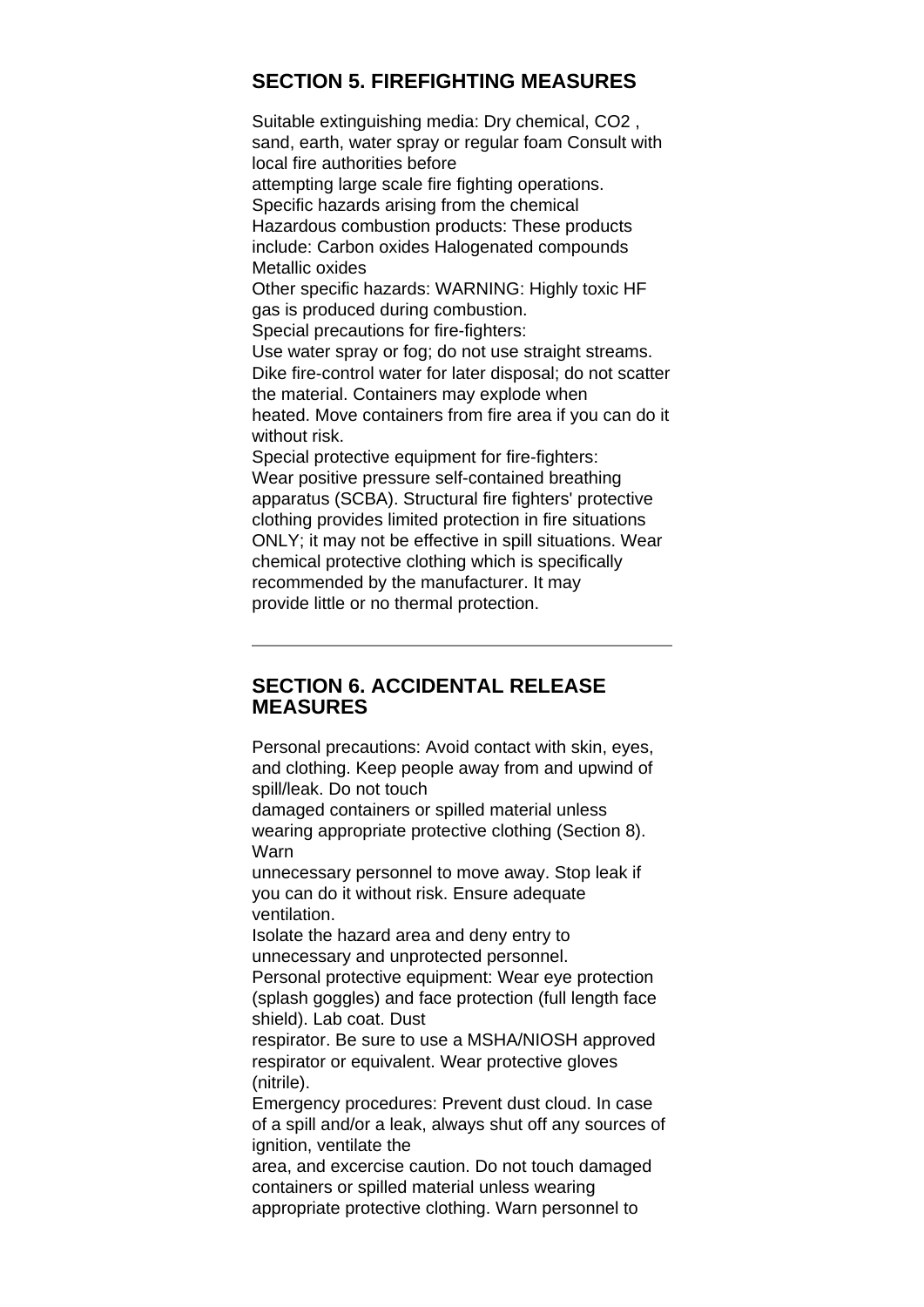move away. Prevent entry into sewers, basements or confined areas; dike if needed.

Methods and materials for containment and cleaning up:

ELIMINATE all ignition sources (no smoking, flares, sparks, or flames in immediate area). Stop leak if without risk. Ventilate the area. Absorb with an inert material and put the spilled material in an appropriate waste disposal container. Use clean nonsparking tools to collect absorbed material. Environmental precautions:

Prevent further leakage or spillage if safe to do so. Water runoff can cause environmental damage. Prevent entry into sewers, basements or confined areas; dike if needed.

# **SECTION 7. HANDLING AND STORAGE**

Precautions for safe handling: Avoid inhalation of vapor or mist. Avoid contact with skin and eyes. Good general ventilation should be

sufficient to control airborne levels. Keep container dry. Handle and open container with care. Wear suitable protective clothing, gloves and eye/face protection. When using do not eat, drink, or smoke. Keep

away from sources of ignition.

Conditions for safe storage: Keep only in the original container in a cool well-ventilated place. Keep away from incompatibles.

Containers which are opened must be carefully resealed and kept upright to prevent leakage. Avoid prolonged storage periods. Store under inert gas (e.g. Argon). Hygroscopic material, store in a tightly sealed container.

Storage incompatibilities: Store away from oxidizing agents

### **SECTION 8. EXPOSURE CONTROLS/PERSONAL PROTECTION**

Exposure limits: No data available Appropriate engineering controls: Good general ventilation should be sufficient to control airborne levels. Ventilation is normally required when handling or using this product. Eyewash fountains should be provided in areas where there is any possibility that workers could be exposed to the substance. Follow safe industrial engineering/laboratory practices when handling any chemical.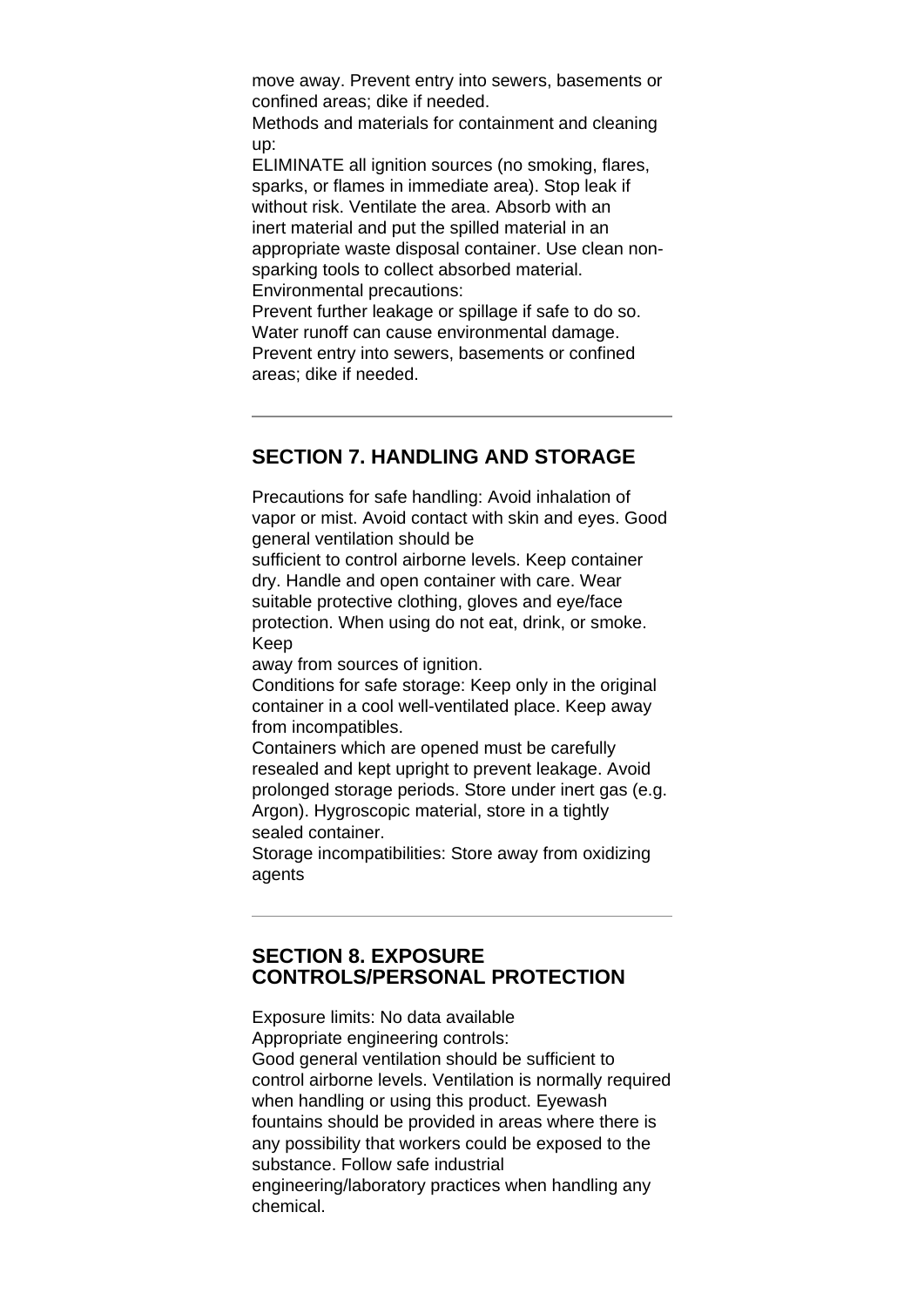Personal protective equipment Respiratory protection: Dust respirator. Be sure to use a MSHA/NIOSH approved respirator or equivalent. Hand protection: Nitrile gloves. Eye protection: Safety glasses. Skin and body protection: Lab coat.

#### **SECTION 9. PHYSICAL AND CHEMICAL PROPERTIES**

Physical state (20°C): Solid Form: Crystal - Powder Color: Green - Deep green Odor: No data available Odor threshold: No data available Melting point/freezing point: No data available Boiling point/range: No data available Decomposition temperature: No data available Relative density: No data available Kinematic Viscosity: No data available Partition coefficient: No data available n-octanol/water (log Pow) Flash point: No data available Flammability (solid, gas): No data available

pH: No data available Vapor pressure: No data available Vapor density: No data available Dynamic Viscosity: No data available Evaporation rate: No data available (Butyl Acetate  $= 1$ ) Autoignition temperature: No data available Flammability or explosive limits: No data available Lower: No data available Upper: No data available

Solubility(ies):

#### **SECTION 10. STABILITY AND REACTIVITY**

Reactivity: Not Available. Chemical Stability: Stable under recommended storage conditions. (See Section 7) Possibility of Hazardous Reactions: No hazardous reactivity has been reported. Conditions to avoid: Avoid excessive heat and light. Incompatible materials: Strong oxidizing agents Hazardous Decomposition Products: No data available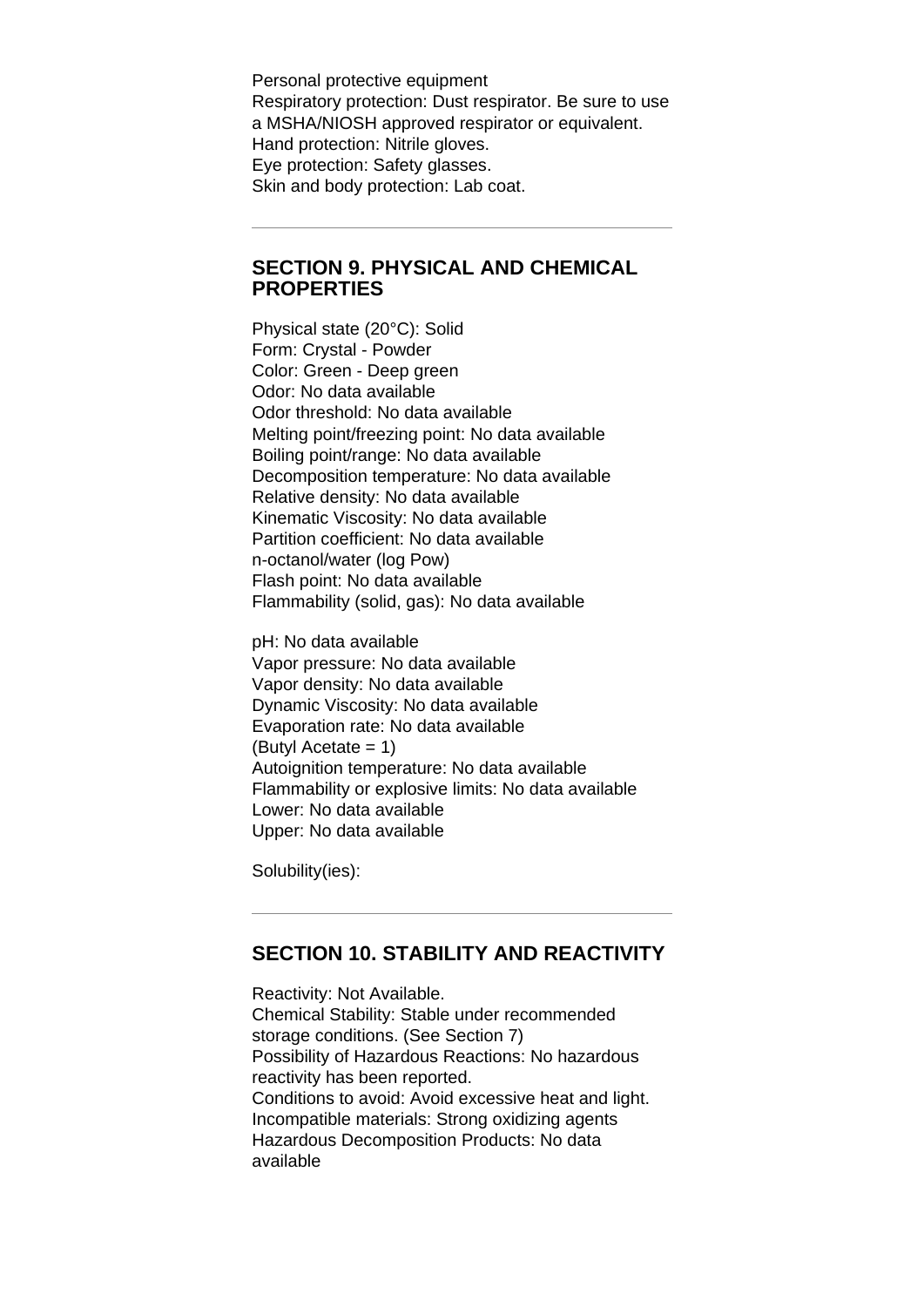### **SECTION 11. TOXICOLOGICAL INFORMATION**

Acute Toxicity: No data available Skin corrosion/irritation: No data available Serious eye damage/irritation: No data available Respiratory or skin sensitization: No data available Germ cell mutagenicity: No data available Carcinogenicity: No data available IARC: No data available NTP: No data available OSHA: No data available Reproductive toxicity: No data available Routes of Exposure: Inhalation, Eye contact, Ingestion, Skin contact. Symptoms related to exposure: Skin contact may result in inflammation; characterized by itching, scaling, reddening, or occasionally blistering. Skin contact may result in redness, pain or dry skin. Eye contact may result in redness or pain. Potential Health Effects: Skin and eye contact may result in irritation. Target organ(s): No data available

# **SECTION 12. ECOLOGICAL INFORMATION**

**Ecotoxicity** Fish: No data available Crustacea: No data available Algae: No data available Persistence and degradability: No data available Bioaccumulative potential (BCF): No data available Mobillity in soil: No data available Partition coefficient: n-octanol/water (log Pow) No data available Soil adsorption (Koc): No data available Henry's Law: constant (PaM3/mol) No data available

# **SECTION 13. DISPOSAL**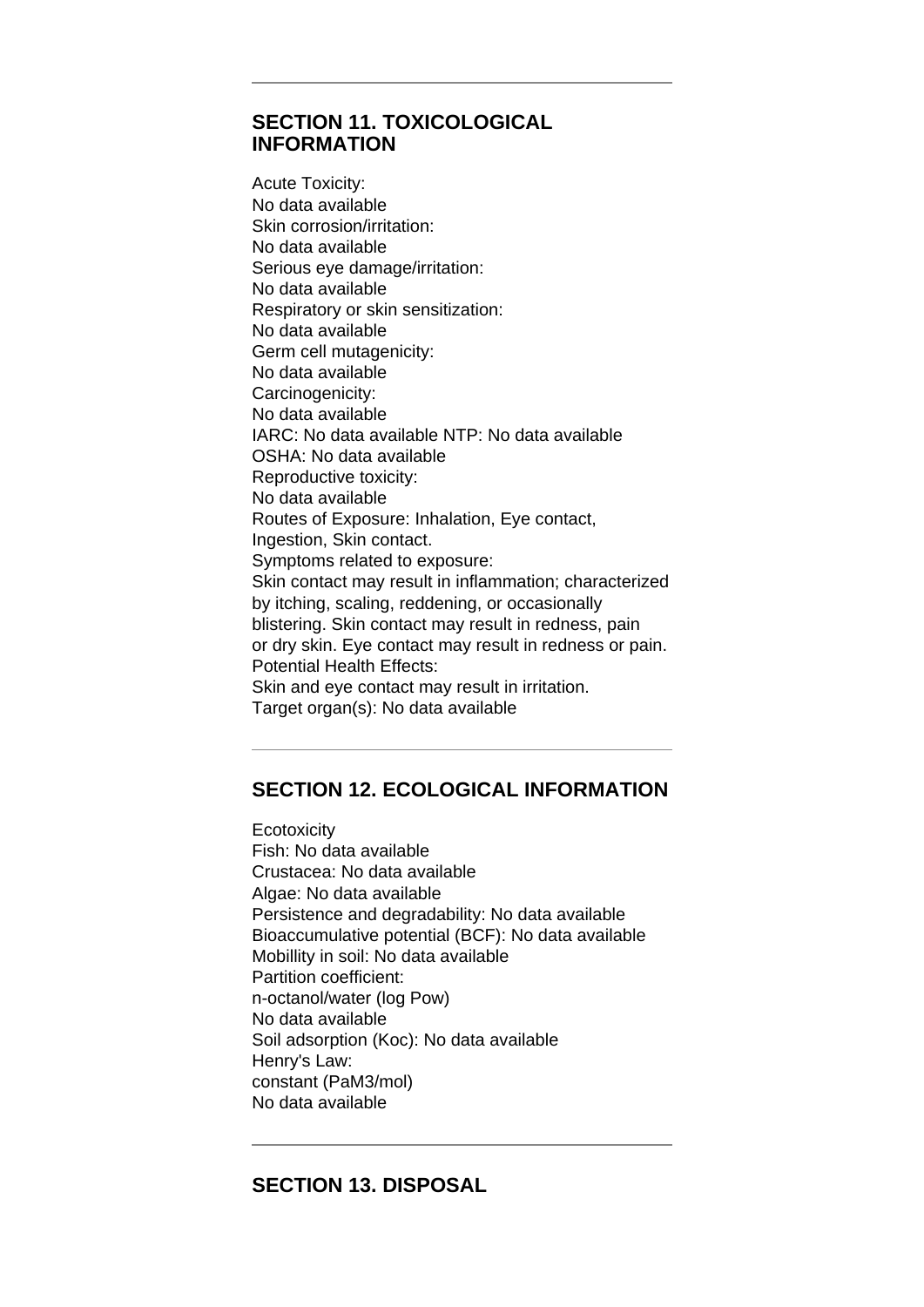# **CONSIDERATIONS**

Disposal of product: Recycle to process if possible. It is the generator's responsibility to comply with Federal, State and Local

rules and regulations. You may be able to dissolve or mix material with a combustible solvent and burn in a chemical incinerator equipped with an afterburner and scrubber system. This section is intended to provide assistance but does not replace these laws, nor does compliance in accordance with this section ensure regulatory compliance according to the law. US EPA guidelines for Identification and Listing of Hazardous Waste are listed in 40 CFR Parts 261. The product should not be allowed to enter the environment, drains,

water ways, or the soil.

Disposal of container: Dispose of as unused product. Do not re-use empty containers.

Other considerations: Observe all federal, state and local regulations when disposing of the substance.

#### **SECTION 14. TRANSPORT INFORMATION**

DOT (US) Non-hazardous for transportation. IATA Non-hazardous for transportation. IMDG Non-hazardous for transportation.

#### **SECTION 15. REGULATORY INFORMATION**

Toxic Substance Control Act (TSCA 8b.): This product is NOT on the EPA Toxic Substances Control Act (TSCA) inventory. The following notices are required by 40 CFR 720.36 (C) for those products not on the inventory list: (i) These products are supplied solely for use in research and development by or under the supervision of a technically qualified individual as defined in 40 CFR 720.0 et sec. (ii) The health risks of these products have not been fully determined. Any information that is or becomes available will be supplied on a SDS sheet. US Federal Regulations CERCLA Hazardous substance and Reportable Quantity: SARA 313: Not Listed SARA 302: Not Listed **State Regulations** State Right-to-Know Massachusetts Not Listed